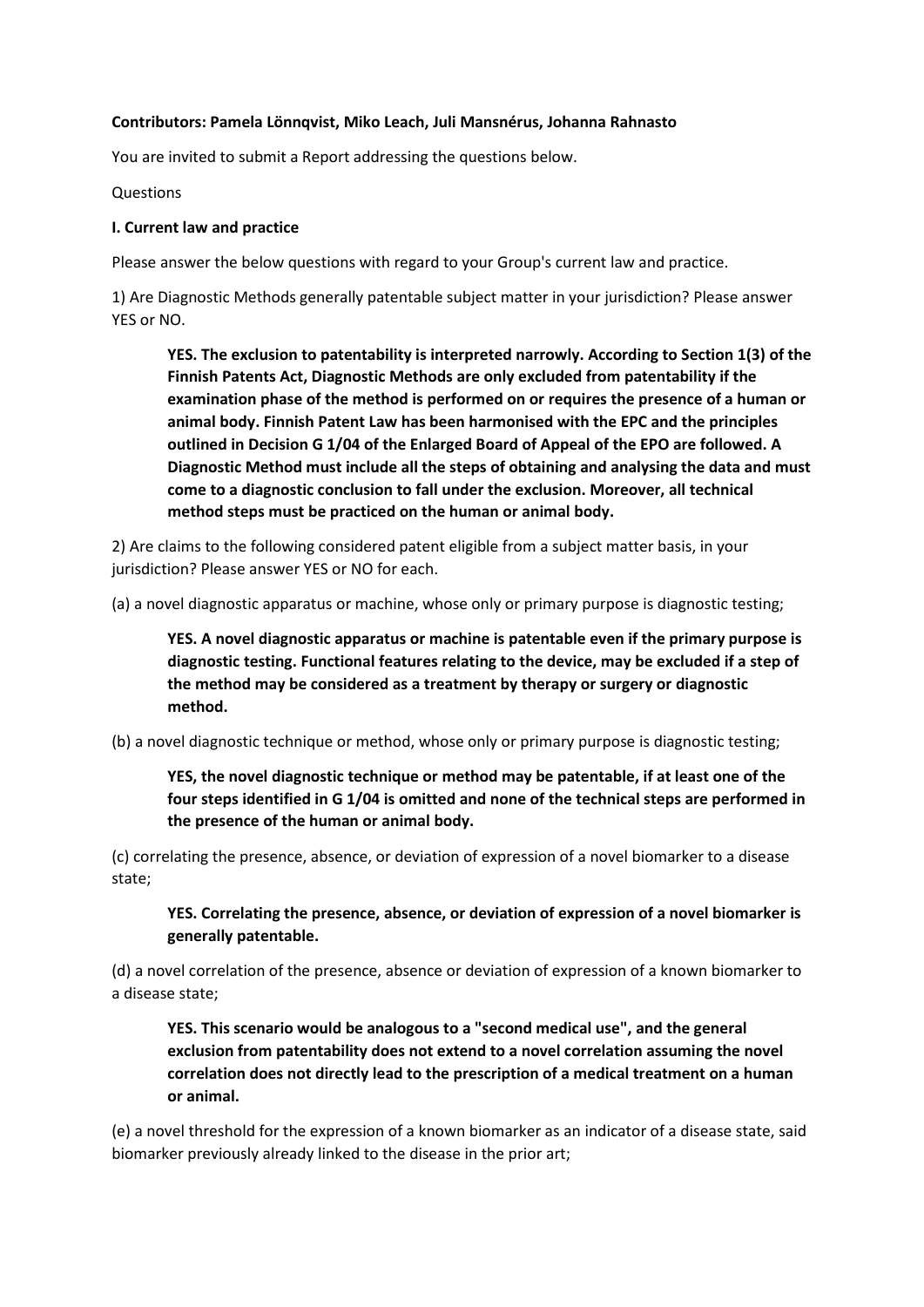#### **YES. Unless the examination requires the presence of a human or animal.**

(f) a novel diagnostic apparatus or machine with capacity of correlating data in order to diagnose and/or propose a determined treatment based on such diagnosis;

# **YES. Cf. the answer to question 2(a).**

(g) a novel way of sampling or preparing a person for diagnosis;

## **NO. Assuming this method requires the presence of a human or animal body.**

(h) a Diagnostic Method that involves an act of a medical doctor based on results of a novel or known biomarker.

## **NO. Assuming this method requires the presence of a human or animal body.**

## **3) Do your answers to 2 (a) – (h), above, differ if the claim also contains a treatment step?**

**(a)** The answer does not differ from the answer of 2 (a).

A method relating to the operation of a therapeutic device in contact with a living human being or animal may be patentable if there is no functional link between the method and the therapeutic effect of the device.

- **(b)** A diagnostic method is patentable if the method does not include a measure performed directly on a human body. The answer differs from the answer of 2 (b) if there are several steps in the procedure, and the surgical or therapeutic treatment cannot be distinguished from other steps. In this case, the whole procedure is considered surgical or therapeutic. Therapeutic methods are not patentable. Both preventive and curative measures are defined as therapeutic treatments.
- **(c)** The answer does not differ from the answer of 2 (c). The first medical use is a product claim linked to a medical use. Anyone who discovers that a substance or compound known in another context has diagnostic or surgical utility or therapeutic effect may, notwithstanding the novelty requirement, obtain a patent for such substance or compound, even if such substance or compound is previously known.

However, A claim in the format: "Use of substance or composition X for the treatment of disease Y..." is not accepted for patentability, as it is considered a method for treatment excluded from patentability.

**(d)** The answer does not differ from the answer of 2 (d). If the known substance or composition was previously disclosed for use in surgery, therapy or diagnostic methods practised on the human or animal body, a patent may still be obtained for any second or further use of the substance in these methods provided that said use is novel and inventive.

However, as noted above, if there are several steps in the procedure, but the surgical or therapeutic treatment cannot be distinguished from other steps, the whole procedure is considered surgical or therapeutic and methods of therapeutic treatment are not patentable.

**(e)** The answer does not differ from the answer of 2 (e).

However, as noted above, if there are several steps in the procedure, but the surgical or therapeutic treatment cannot be distinguished from other steps, the whole procedure is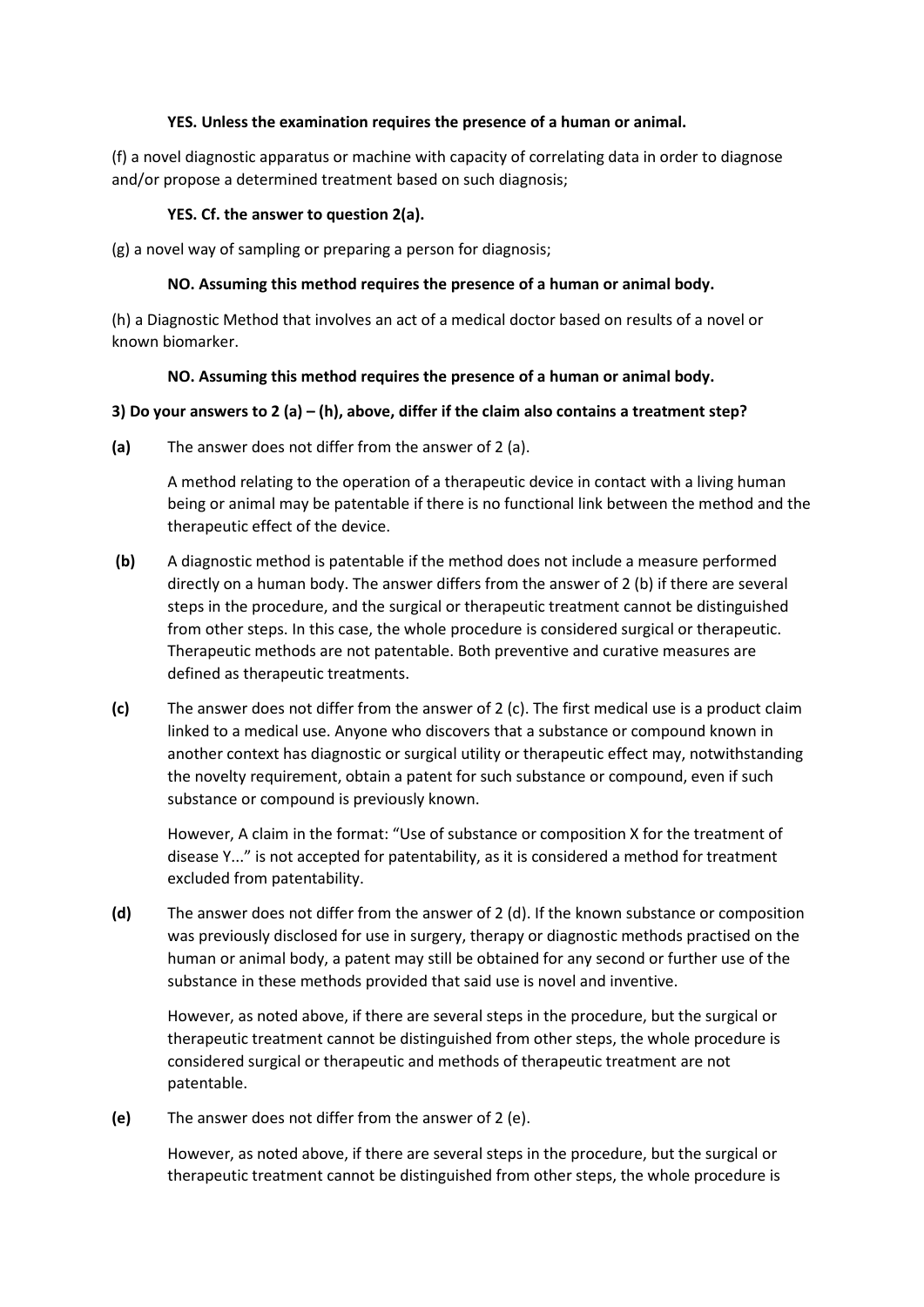considered surgical or therapeutic and methods of therapeutic treatment are not patentable.

**(f)** The answer does not differ from the answer of 2 (f).

According to the Finnish Patents Act methods for surgical or therapeutic treatment or diagnostic methods, practiced on humans or animals, shall not be regarded as inventions. This provision shall not, however, preclude the grant of patents for products, including substances and compositions, for use in any of these methods.

A method relating to the operation of a therapeutic device in contact with a living human being or animal may be patentable if there is no functional link between the method and the therapeutic effect of the device.

**(g)** The answer does not differ from the answer of 2 (g).

Diagnostic methods are patentable as long as the method used does not include a measure performed directly on a human body.

**(h) T**he answer does not differ from the answer of 2 (h).

4) Do your answers to 2 (a) – (h), above, differ if the method is carried out separately from the human or animal body, e.g. by removing a tissue or blood sample and using the Diagnostic Method on the sample after it has been removed?

- **(a)** The answer does not differ from the answer of 2 (a). An *in vitro* Diagnostic Method using a tissue or blood sample after it has been removed from the human body is patentable, assuming that the removal step from the human body is excluded.
- **(b)** A diagnostic method is patentable if the method does not include a measure performed directly on or requires the presence of a human body and is carried out using a tissue sample after it has been removed, assuming that the removal step from the human body is excluded.
- **(c)** The answer does not differ from the answer of 2 (c). A diagnostic method is patentable if the method does not include a measure performed directly on or requires the presence of a human body and is carried out using a tissue sample after it has been removed, assuming that the removal step from the human body is excluded.
- **(d)** The answer does not differ from the answer of 2 (d), assuming that the removal step from the human body is excluded.
- **(e)** The answer does not differ from the answer of 2 (e), assuming that the removal step from the human body is excluded.
- **(f)** The answer does not differ from the answer of 2 (f), assuming that the removal step from the human body is excluded.
- **(g)** The answer differs from the answer of 2 (g), assuming that the removal step from the human body is excluded and it is carried out *in vitro*, without requiring the presence of the human body. Diagnostic methods are generally patentable as long as the method used does not include a measure performed directly on or requiring the presence of a human body.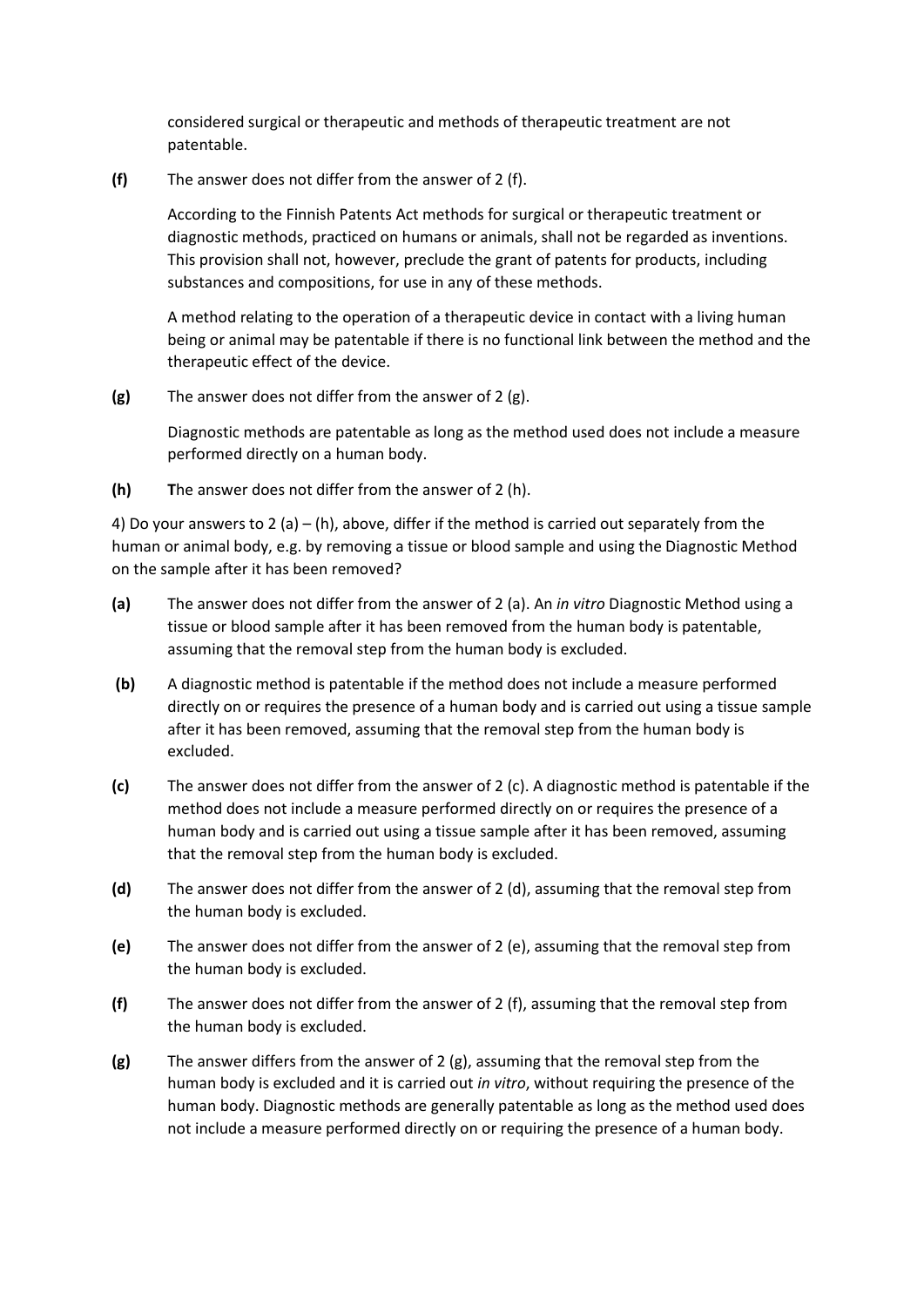**(h)** The answer differs from the answer of 2 (h), assuming that the removal step from the human body is excluded and it is carried out *in vitro*, without requiring the presence of the human body. Diagnostic methods are generally patentable as long as the method used does not include a measure performed directly on or requiring the

5) Do your answers to 2 (a) – (h), above, differ if the method does not include a step of the attribution of any specific measured or analyzed value to a particular clinical picture, i.e. does not come to a diagnostic conclusion?

- **(a)** The answer does not differ from the answer of 2 (a). A Diagnostic Method which does not include a step of the attribution of any specific measured or analyzed value to a particular clinical picture, is patentable.
- **(b)** The answer does not differ from the answer of 2 (b). A Diagnostic Method is patentable if it does not include a step of the attribution of any specific measured or analyzed value to a particular clinical picture.
- **(c)** The answer does not differ from the answer of 2 (c). A Diagnostic Method is patentable if it does not include a step of the attribution of any specific measured or analyzed value to a particular clinical picture.
- **(d)** The answer does not differ from the answer of 2 (d). A Diagnostic Method is patentable if it does not include a step of the attribution of any specific measured or analyzed value to a particular clinical picture.
- **(e)** The answer does not differ from the answer of 2 (e). A Diagnostic Method is patentable if it does not include a step of the attribution of any specific measured or analyzed value to a particular clinical picture.
- **(f)** The answer does not differ from the answer of 2 (f). A Diagnostic Method is patentable if it does not include a step of the attribution of any specific measured or analyzed value to a particular clinical picture.
- **(g)** The answer does not differ from the answer of 2 (g). A Diagnostic Method is patentable if it does not include a step of the attribution of any specific measured or analyzed value to a particular clinical picture.
- **(h)** The answer does not differ from the answer of 2 (h). A Diagnostic Method is patentable if it does not include a step of the attribution of any specific measured or analyzed value to a particular clinical picture.

# **II. Policy considerations and proposals for improvements of your Group's current law**

6) According to the opinion of your Group, is your current law and practice regarding the patentability of Diagnostic Methods adequate and/or sufficient? Please respond by YES or NO and you may add a brief explanation.

YES. However, the need for patent protection should be reasonably balanced with the access to health as a human right and considerations relating to sustainability of the healthcare system at large.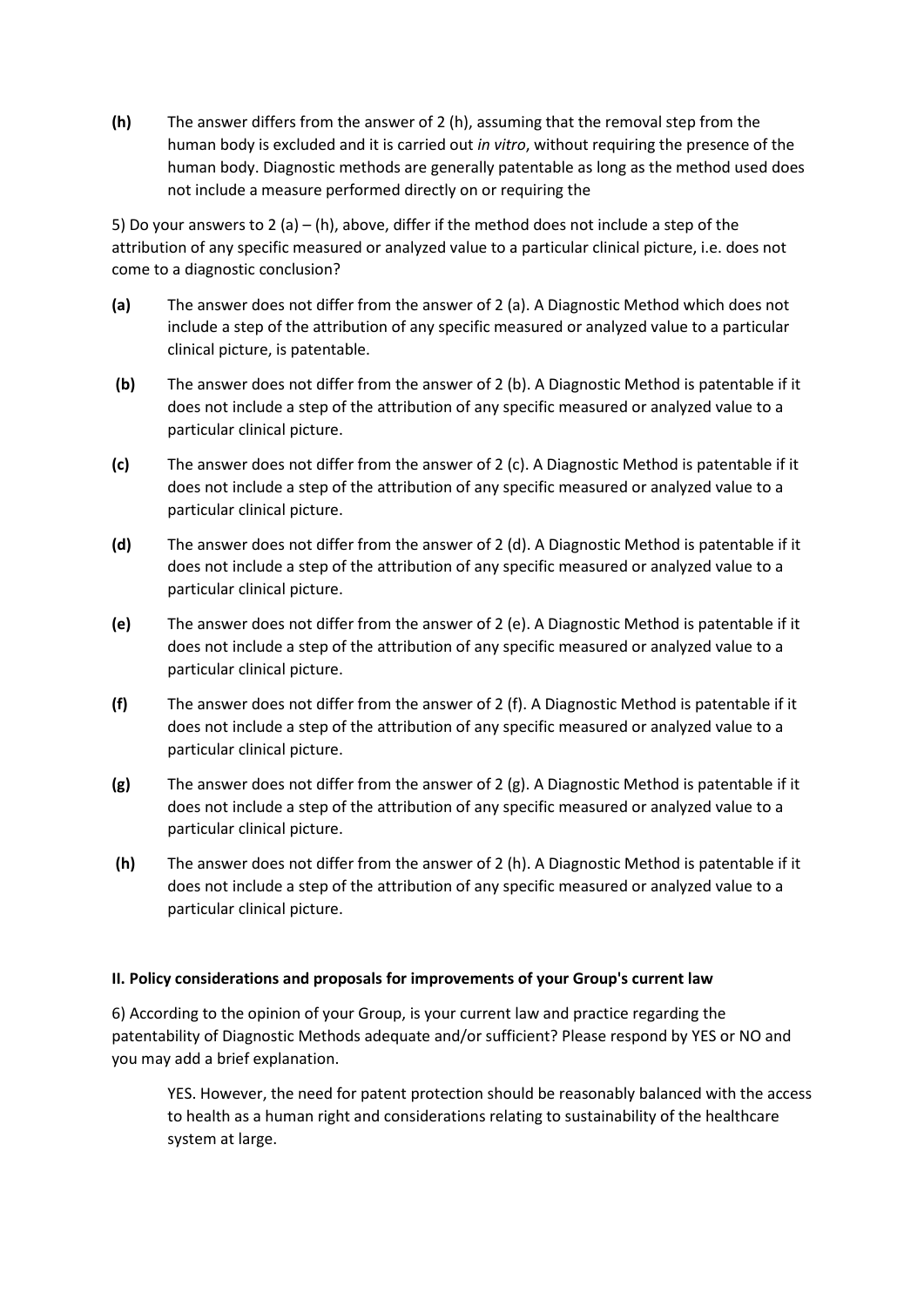7) According to the opinion of your Group, should Diagnostic Methods be generally patent eligible, from a subject matter basis under your law and practice? Please answer YES or NO.

YES. The exclusion to patent eligibility should be interpreted narrowly in the context of Diagnostic Methods.

8) Specifically, please answer YES or NO to each of the following questions:

(a) Should a novel diagnostic apparatus or, machine, whose only or primary purpose is diagnostic testing, be patentable subject matter?

YES.

(b) Should a novel diagnostic technique or method, whose only or primary purpose is diagnostic testing, be patentable subject matter?

YES, novel diagnostic technique or method should be patentable, if none of the technical steps are performed in the presence of the human or animal body.

(c) Should a finding correlating the presence, absence, or deviation of expression of a novel biomarker to a disease state, be considered patentable subject matter?

YES. However, according to general patent eligibility requirements, a mere discovery as such should not be a patentable subject-matter.

(d) Should a novel correlation of the presence, absence or deviation of expression of a known biomarker to a disease state, be considered patentable subject matter?

YES. However, according to general patent eligibility requirements, a mere discovery as such should not be a patentable subject-matter.

(e) Should a novel threshold for expression of a known biomarker as an indicator of a disease state, said biomarker previously already linked to the disease in the prior art, be considered patentable subject matter?

YES. However, according to general patent eligibility requirements, a mere discovery as such should not be a patentable subject-matter.

(f) Should a novel diagnostic apparatus or machine with capacity of correlating data in order to diagnose and/or propose a determined treatment based on such diagnosis, be considered patentable subject matter?

YES.

(g) Should a novel way of sampling or preparing a person for diagnosis, be considered patentable subject matter?

NO. Clinical measures *as such* requiring the presence of a human body should not be considered patentable subject matter.

(h) Should a Diagnostic Method that involves an act of a medical doctor based on results of a novel or known biomarker be considered patentable subject matter?

 $N<sub>O</sub>$ 

9) Should the answers to 8 (a) – (h), above, differ if the claim also contains a treatment step?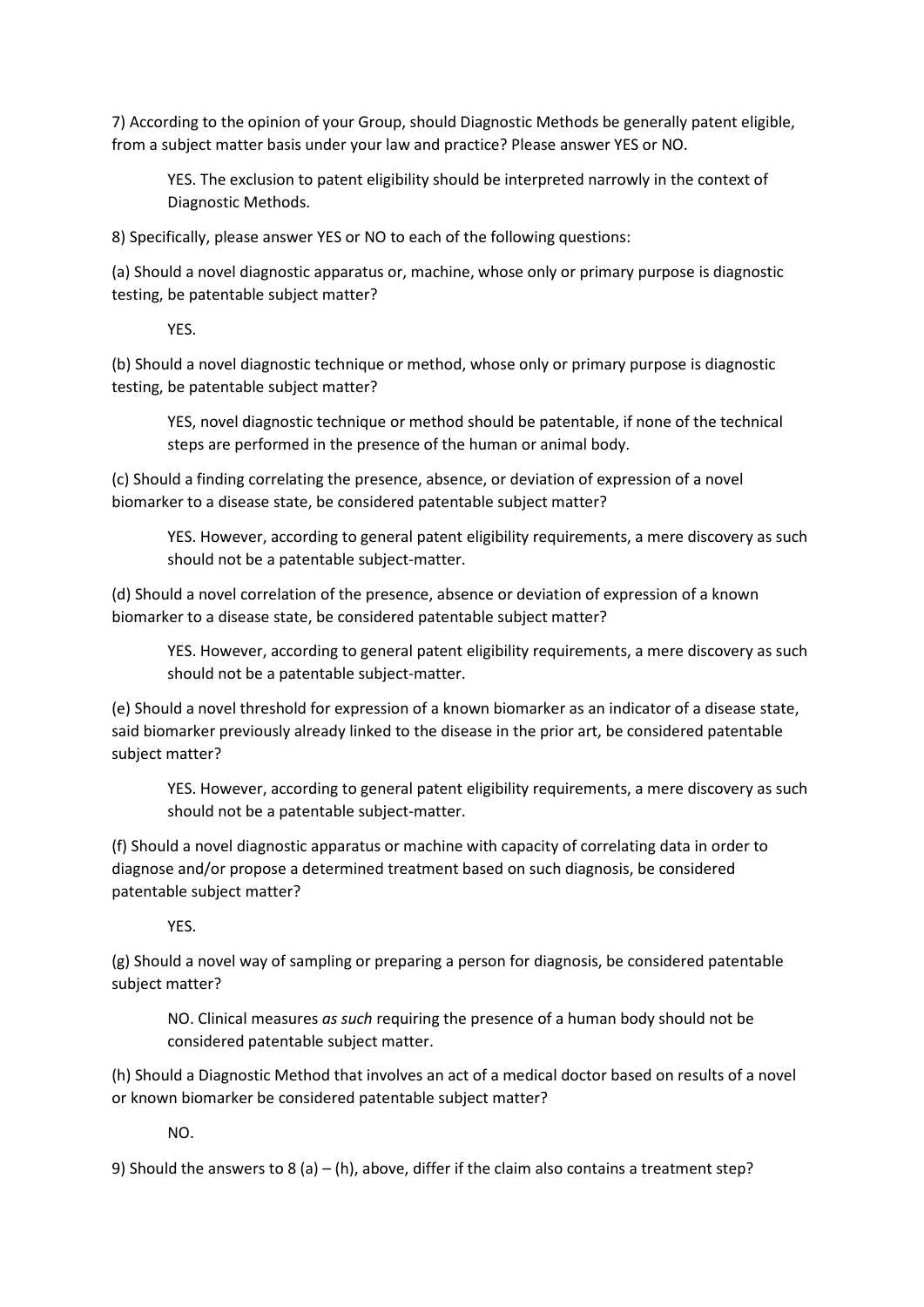NO, should be the same.

10) Should the answers to 8 (a) – (h), above, differ if the method is carried out separately from the human or animal body, e.g. by removing a tissue or blood sample and using the Diagnostic Method on the sample after it has been removed?

NO, should be the same.

11) Should the answers to 8 (a) – (h), above, differ if the method does not include a step of the attribution of any specific measured or analyzed value to a particular clinical picture, i.e. does not come to a diagnostic conclusion?

NO.

12) Has the ineligibility of diagnostic claims in any jurisdiction acted as a deterrent to research and development in diagnostics in your jurisdiction? Provide concrete examples if possible.

Generally speaking, no, as the possibilities to patent Diagnostic Methods in many jurisdictions, especially in Europe are fairly flexible. However, the developments in the US have made more difficult to obtain patent protection for Diagnostic Methods.

13) Are there any other policy considerations and/or proposals for improvement to your Group's current law falling within the scope of this Study Question?

Access to health as a human right should be balanced with commercial interests and possibilities to obtain sufficient patent protection for innovations.

## **III. Proposals for harmonisation**

Please consult with relevant in-house / industry members of your Group in responding to Part III.

14) Do you consider harmonisation regarding the patentability of Diagnostic Methods as desirable in general? Please respond by YES or NO, and you may add a brief explanation.

YES. As general rule the exceptions to patentability should be interpreted narrowly and the overall rules relating to patentability of diagnostic methods should be clear and predictable.

If YES, please respond to the following questions without regard to your Group's current law or practice.

Even if NO, please address the following questions to the extent your Group considers your Group's current law or practice could be improved.

15) Should Diagnostic Methods be patentable subject matter? Please answer YES or NO.

YES.

16) Should claims to the following be considered patentable eligible from a subject matter perspective? Please answer YES or NO for each of the below.

(a) Should a novel diagnostic apparatus or machine, whose only or primary purpose is diagnostic testing, be patentable subject matter?

YES.

(b) Should a novel diagnostic technique or method, whose only or primary purpose is diagnostic testing, be patentable subject matter?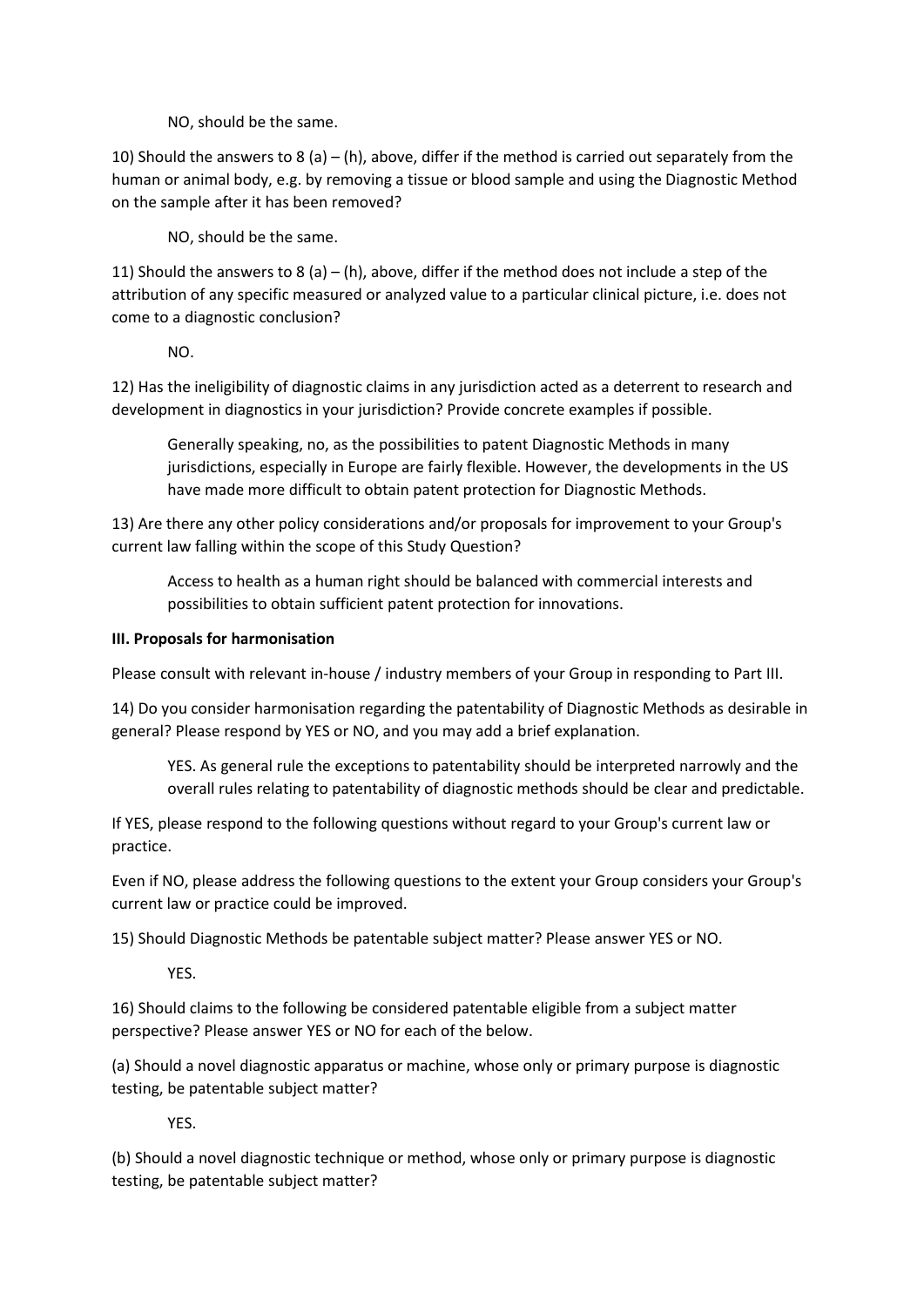YES. At least novel diagnostic techniques or methods performed *in vitro*, without requiring the presence of the human body should be patentable.

(c) Should a finding correlating the presence, absence, or deviation of expression of a novel biomarker to a disease state, be considered patentable subject matter?

YES. However, according to general patent eligibility requirements, a mere discovery as such should not be a patentable subject-matter.

(d) Should a novel correlation of the presence, absence or deviation of expression of a known biomarker to a disease state, be considered patentable subject matter?

YES. However, according to general patent eligibility requirements, a mere discovery as such should not be a patentable subject-matter.

(e) Should a novel threshold for expression of a known biomarker as an indicator of a disease state, said biomarker previously already linked to the disease in the prior art, be considered patentable subject matter?

YES. However, according to general patent eligibility requirements, a mere discovery as such should not be a patentable subject-matter.

(f) Should a novel diagnostic apparatus or machine with capacity of correlating data in order to diagnose and/or propose a determined treatment based on such diagnosis, be considered patentable subject matter?

YES.

(g) Should a novel way of sampling or preparing a person for diagnosis, be considered patentable subject matter?

NO. Clinical measures *as such* involving the presence of a human body should not be considered patentable subject matter.

(h) Should a Diagnostic Method that involves an act of a medical doctor based on results of a novel or known biomarker be considered patentable subject matter?

NO. Clinical measures as such involving a patient should not be considered patentable subject matter.

17) Should the answers to 16 (a) – (h), above, differ if the claim also contains a treatment step?

YES.

18) Should the answers to 16 (a) – (h), above, differ if the method is carried out separately from the human or animal body, e.g. by removing a tissue or blood sample and using the Diagnostic Method on the sample after it has been removed?

NO.

19) Should the answers to 16 (a) – (h), above, differ if the method does not include a step of the attribution of any specific measured or analyzed value to a particular clinical picture, i.e. does not come to a diagnostic conclusion?

NO.